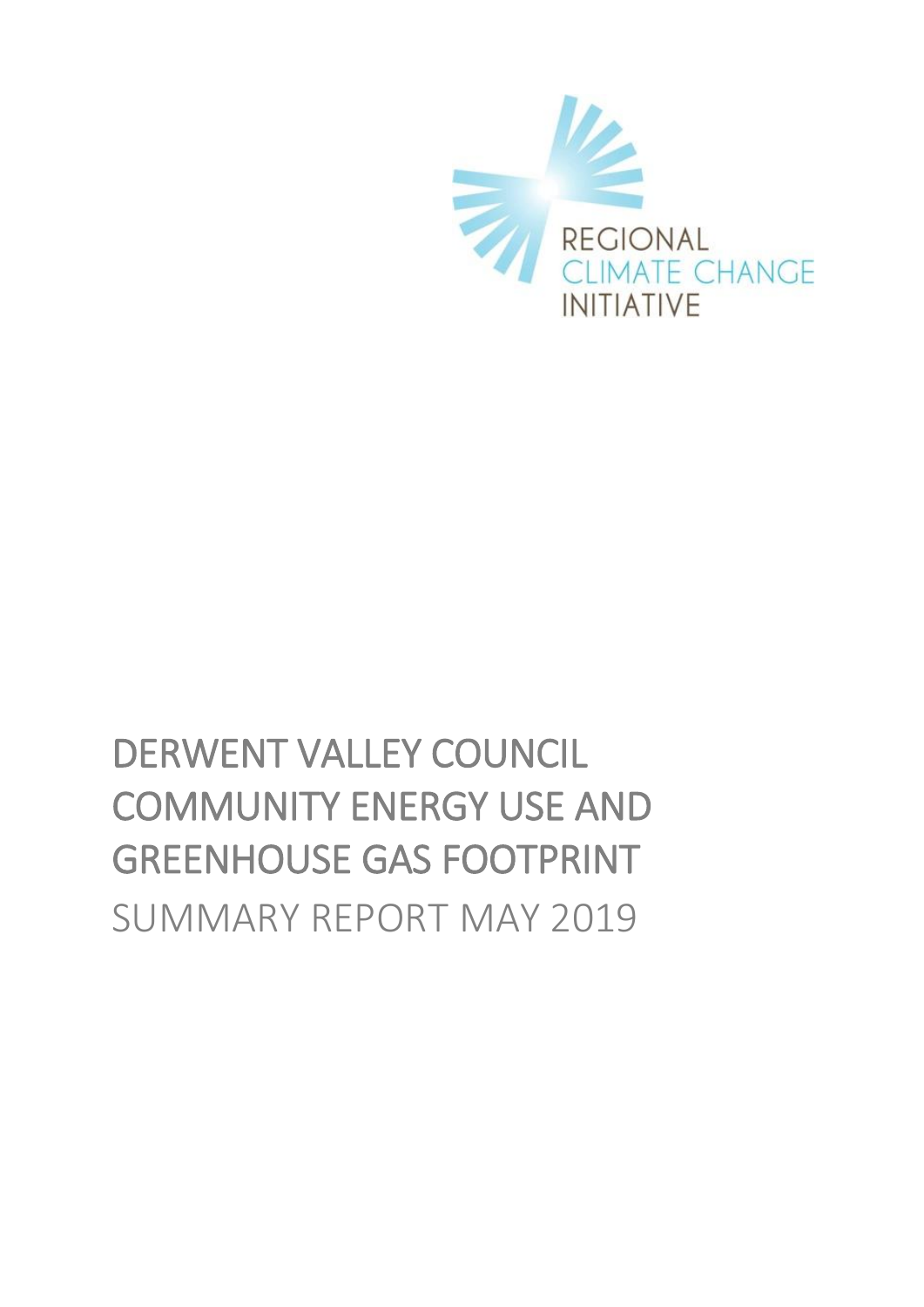

### *PUBLISHING DETAILS*

The Southern Tasmanian Regional and Municipal Energy and Emissions Project 2018, was endorsed in the Regional Climate Change Initiative (RCCI) Action Plan 2017-2019, by the Board of the Southern Tasmanian Councils Authority (STCA) in June 2017.

First published by Southern Tasmanian Councils Authority, Regional Climate Change Initiative April 2019. STCA RCCI PO Box 503 Hobart TAS 7001 stca.tas.gov.au

This work is copyright and may be reproduced in whole or part for study, training and project purposes subject to the inclusion of an acknowledgement of the source, but not for commercial sale or use. Reproduction for purposes other than those listed requires permissions from the Southern Tasmanian Councils Authority.

#### **© Copyright Southern Tasmanian Councils Authority 2019**

CITING THIS REPORT: Johnson, A. 2019 'Derwent Valley Council Community Energy Use and Greenhouse Gas Footprint', Southern Tasmanian Councils Authority

#### *ACKNOWLEDGEMENTS*

PROJECT MANAGER Katrina Graham, Climate Change Officer, City of Hobart, Coordinator Regional Climate Change Initiative

LEAD ANALYST Alison Johnson, Energy and Greenhouse Climate Consultant

The STCA acknowledges organisations that assisted with the finalisation of the community greenhouse gas and energy profile:

- City of Hobart developed and piloted the initial methodology for community emissions
- TasNetworks provided residential and commercial/industrial sector electricity data
- Australian Government, Clean Energy Regulator for commercial/industrial data to fact check final results

### *DISCLAIMER*

While reasonable efforts have been made to ensure that the contents of the Report are correct, the Southern Tasmanian Councils Authority does not accept responsibility for the accuracy or completeness of its contents and shall not be liable for any loss or damage that may be occasioned directly or indirectly through the report.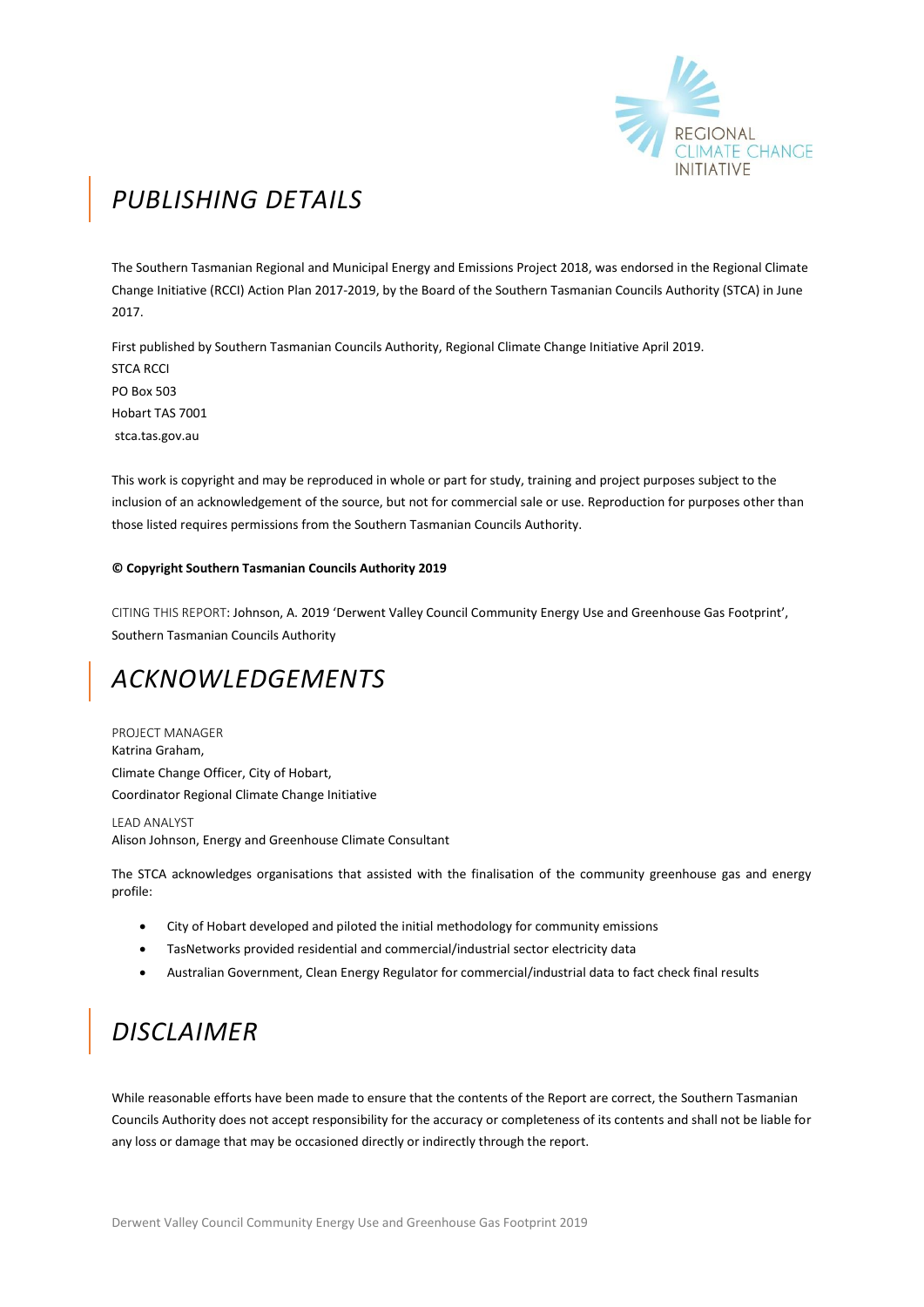

#### DERWENT VALLEY COUNCIL SUMMARY

**Our local energy use patterns are changing – disruptive technologies such as electric vehicles and rooftop solar electricity generation systems impact energy use, alongside many other factors such as government programs and incentives.** A snapshot of Derwent Valley community energy use and greenhouse gas emission trends has been provided by the Southern Tasmanian Councils Authority via the Regional Climate Change Initiative**.** 

**Derwent Valley community energy use has decreased by 2% from 2006-07 to 2014-15. Greenhouse gas emissions have increased by 3% from 2006-07 to 2014-15.** Increasing residential and commercial electricity use drove up emissions, while transport sector savings, price signals, greater energy efficiency measures and rooftop solar worked to drive down energy use and greenhouse gas emissions. The industry sector were responsible for the greatest greenhouse gas emissions increase, as the use of emissions intensive fuels increased.

| Derwent Valley Council<br>municipality 2016-17                  | 1.7 petajoules (PJ)                      | 100,000<br>0f<br>tonnes<br>carbon dioxide (tCO2-e)                |
|-----------------------------------------------------------------|------------------------------------------|-------------------------------------------------------------------|
| Region (across 12 southern<br>Tasmanian municipalities) 2016-17 | 43 petajoules (PJ)                       | 2,580,000<br>tonnes<br>– of<br>carbon dioxide (tCO2-e)            |
| Tasmania                                                        | (PJ)<br>petajoules<br>109<br>$(2016-17)$ | 3,980,000<br>(tonnes of<br>carbon dioxide (tCO2-e)<br>$(2015-16)$ |

#### **Community energy use and associated greenhouse gas emissions footprints**

Data sources (left to right, top to bottom): Regional Community Energy Use and Greenhouse Gas Footprint, STCA, 2019; Australian Energy Statistics, Australian Government, 2018; Tasmanian Greenhouse Gas Accounts, Tasmanian Climate Change Office 2018

**Consumers are increasingly taking local energy generation into their own hands.** Over 1.3 million units (kilowatt hour) of electricity are returned to the grid annually, generated by local Derwent Valley residential and commercial premises, and each year this figure grows.

**Harnessing the power of the sun is popular.** Over 470 rooftops have solar photovoltaic (PV) and 100 rooftops have solar hot water systems in the Derwent Valley municipal area.

**Postcode 7140 lead the way in solar PV systems.** Boyer, Bushy Park, Fitzgerald, Glenfern, Lawitta, Macquarie Plains, Magra, Malbina, Maydena, Molesworth, Moogara, Mt Field, Mt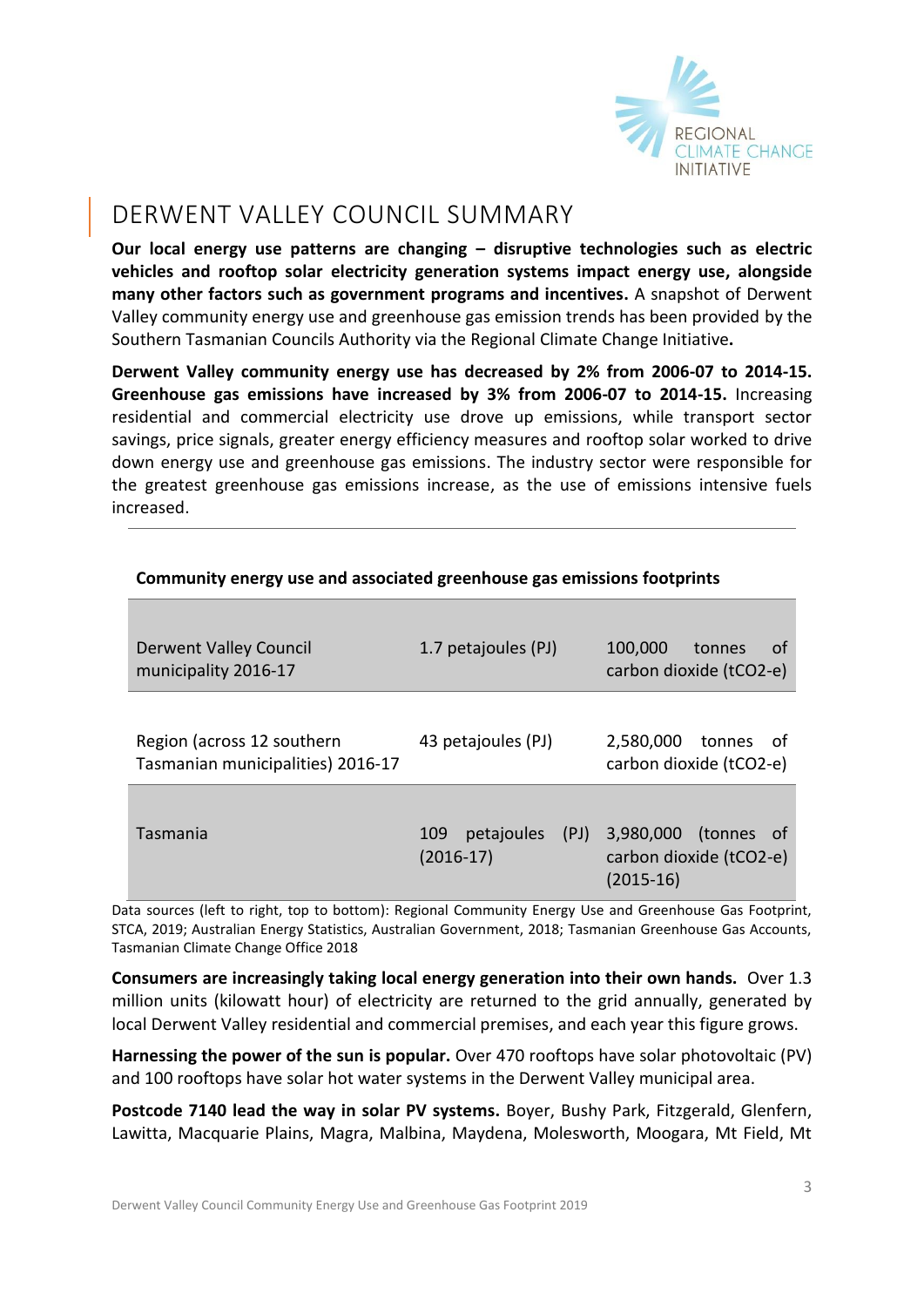

Lloyd and Derwent Valley (suburbs with postcode 7140) have the highest number of residential and commercial solar PV systems in the Derwent Valley municipal area.

**Commercial sector solar PV systems have doubled** from 11 systems in 2013-14 to over 26 systems in 2016-17.

**Energy based technology shifts are occurring locally**. Petrol vehicles are being replaced with diesel vehicles. Three Electric Vehicles (EV's)<sup>1</sup> registered in Glenorchy from 2013 to 2015. A reduction in vehicle fuel use of 21% from 2006-07 to 2016-17 has seen the dominant trend of increasing yearly fuel use turn around.

**Transport is a key focus area, encouraging low emission travel.** The transport sector is responsible for at least a third of community emissions. Locally predominantly older vehicles are in use, which are generally more emissions intensive.

**Annual electricity use has decreased by 2% over the last decade**. In the Derwent Valley municipal area the Commercial sector is using less electricity in 2016-17 than a decade ago.

**Recent electricity use has been relatively flat compared to the earlier half of the decade, suggesting consumers have improved the energy efficiency of buildings or are responding to other factors that drive electricity use to find savings.** Consumer behaviour in commercial premises and the home are considered influenced by increasing awareness of energy costs and actions as well as factors such as: local weather; price signals; and the use of energy efficient appliances and materials through government programs; in addition to the influence of population growth. Energy efficiency measures, such as insulation, buffer the impact of extreme temperature events reducing the demand for heating and cooling and decreasing electricity use.

### *INTRODUCTION*

-

As discussions on how to reach zero emissions increase understanding our local community energy and emissions footprint becomes more important. Looking at where and why energy is used, and the resulting greenhouse gas emissions, is the first step to identify opportunities for savings and initiatives that benefit local communities.

Local governments have a key role providing up to date and reliable climate change information. The Southern Tasmanian Regional and Municipal Energy and Emissions Project (the Project) 2018 aims to provide insights into emissions intensive sectors of the community and changing technology trends in the local area. It informs the development of individual municipalities' community profiles. The Project was commissioned by the

 $1$  Motor vehicle registration is self-reported through the ABS and may include hybrid as well as full electric vehicles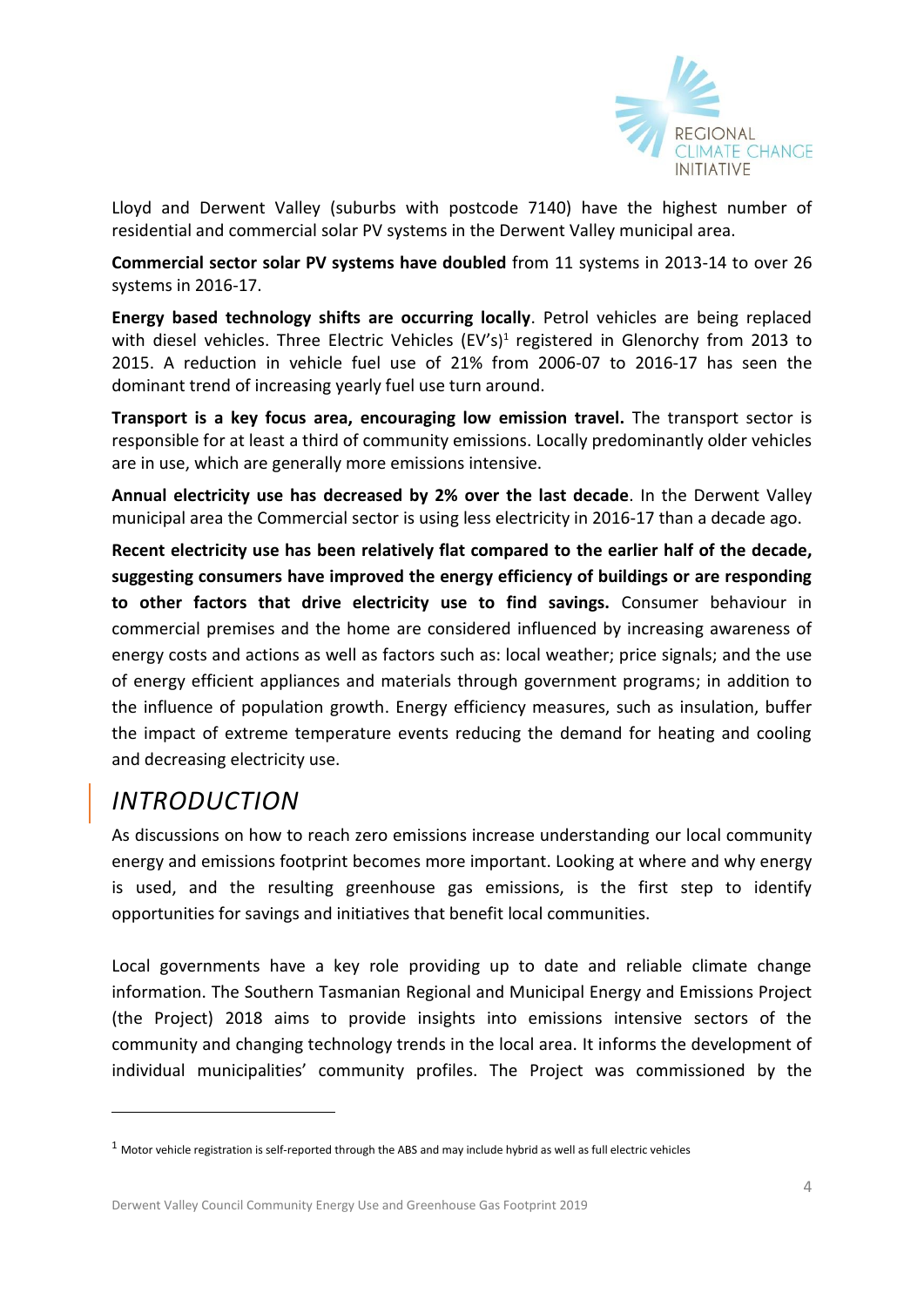

Southern Tasmanian Councils Authority's Regional Climate Change Initiative member councils:

- City of [Hobart](http://www.hobartcity.com.au/)
- [Brighton Council](http://www.brighton.tas.gov.au/)
- [Central Highlands Council](http://www.centralhighlands.tas.gov.au/site/page.cfm)
- [Clarence City Council](http://www.ccc.tas.gov.au/)
- [Derwent Valley Council](http://www.derwentvalley.tas.gov.au/)
- [Glamorgan Spring Bay Council](http://www.gsbc.tas.gov.au/site/page.cfm)
- [Glenorchy City Council](http://www.gcc.tas.gov.au/)
- [Huon Valley Council](http://www.huonvalley.tas.gov.au/)
- [Kingborough Council](http://www.kingborough.tas.gov.au/)
- [Sorell Council](http://www.sorell.tas.gov.au/)
- [Southern Midlands Council](http://www.southernmidlands.tas.gov.au/site/page.cfm)
- [Tasman Council](http://www.tasman.tas.gov.au/site/page.cfm)

Currently there is no common standard amongst Australian local governments for corporate and community energy and greenhouse gas reporting. The Australian Local Government Association has identified appropriate data and methods as the most common barrier to setting community emissions targets<sup>2</sup>. This project provides a common and transparent methodology with local and national data inputs to construct accurate community energy and greenhouse gas profiles. It builds on the previous local government voluntary reporting scheme Cities for Climate Protection which ran from 2000 – 2010 and is consistent with National and State Government reporting standards and international reporting programs such as the Carbon Development Program, the Compact of Mayors<sup>3</sup> and the Global Protocol for Community Scale Greenhouse Gas Emissions.

The methodology uses public and government information that is reliable, credible and updated regularly, and involved the following:

<sup>2</sup> Australian Local Government Climate Review – 2018 Report p. 3

 $3$  The Compact of Mayors is led by C40, ICLEI and United Cities and Local Governments, in close collaboration with the UN Secretary General's Special Envoy for Cities and Climate Change, UN Habitat, and the UN Secretary General's office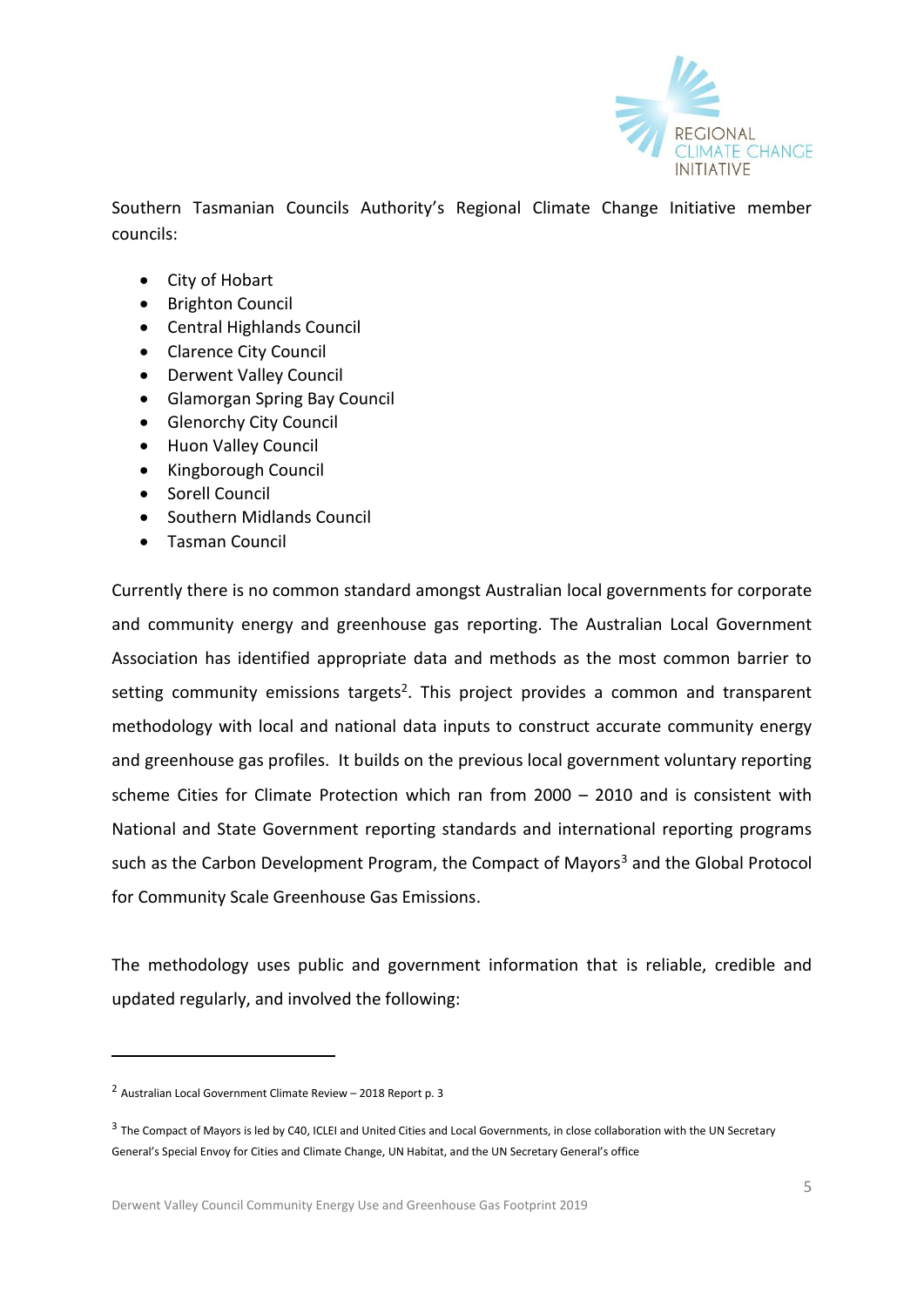

- 1. Accessing [Australian Energy Statistics](https://industry.gov.au/Office-of-the-Chief-Economist/Publications/Pages/Australian-energy-statistics.aspx) to establish a baseline energy snapshot, which was then tailored to a local level.
- 2. Accurate metered data provided by energy service providers was used, where available.
- 3. Australian Government [National Greenhouse Accounts Factors](http://www.environment.gov.au/climate-change/climate-science-data/greenhouse-gas-measurement/publications/national-greenhouse-accounts-factors-july-2017) were then applied to each energy use type to determine total greenhouse gas emissions.
- 4. Additional records such as the Australian Bureau of Statistics, and Australian PV Institute (APVI) provided more detailed insights into local technology trends.

The scope of community data is limited to:

- a base year, 2006-07, when detailed electricity data is available, the transfer of water and sewerage assets to a regional body occurred and Tasmania joined the National Electricity Market<sup>4</sup>.
- current data as of 2016-17, as up to date as the latest Australian Government, Australian Energy Statistics.
- energy based emissions only, excluding methane from agriculture/wastewater and carbon emissions from land clearing currently  $-$  as the greenhouse accounting for forest and agricultural emissions is not available in a format for local government reporting. This can be added retrospectively.
- highlights data from the residential, commercial, transport sectors at a municipal level and industrial, agriculture and forestry sectors at a regional level.

### *DERWENT VALLEY COUNCIL*

-

**Community energy use has decreased by 2% from 2006-07 to 2016-17,** from 1.73 million to 1.7 million gigajoules (GJ) in the Derwent Valley Council municipal area. A typical southern Tasmania household uses 25 GJ (7,000 kWh) per annum.

<sup>4</sup> Data estimates for electricity and all energy uses are available from 2004-05 to align with the international reporting period stated in the Paris Agreement if preferred.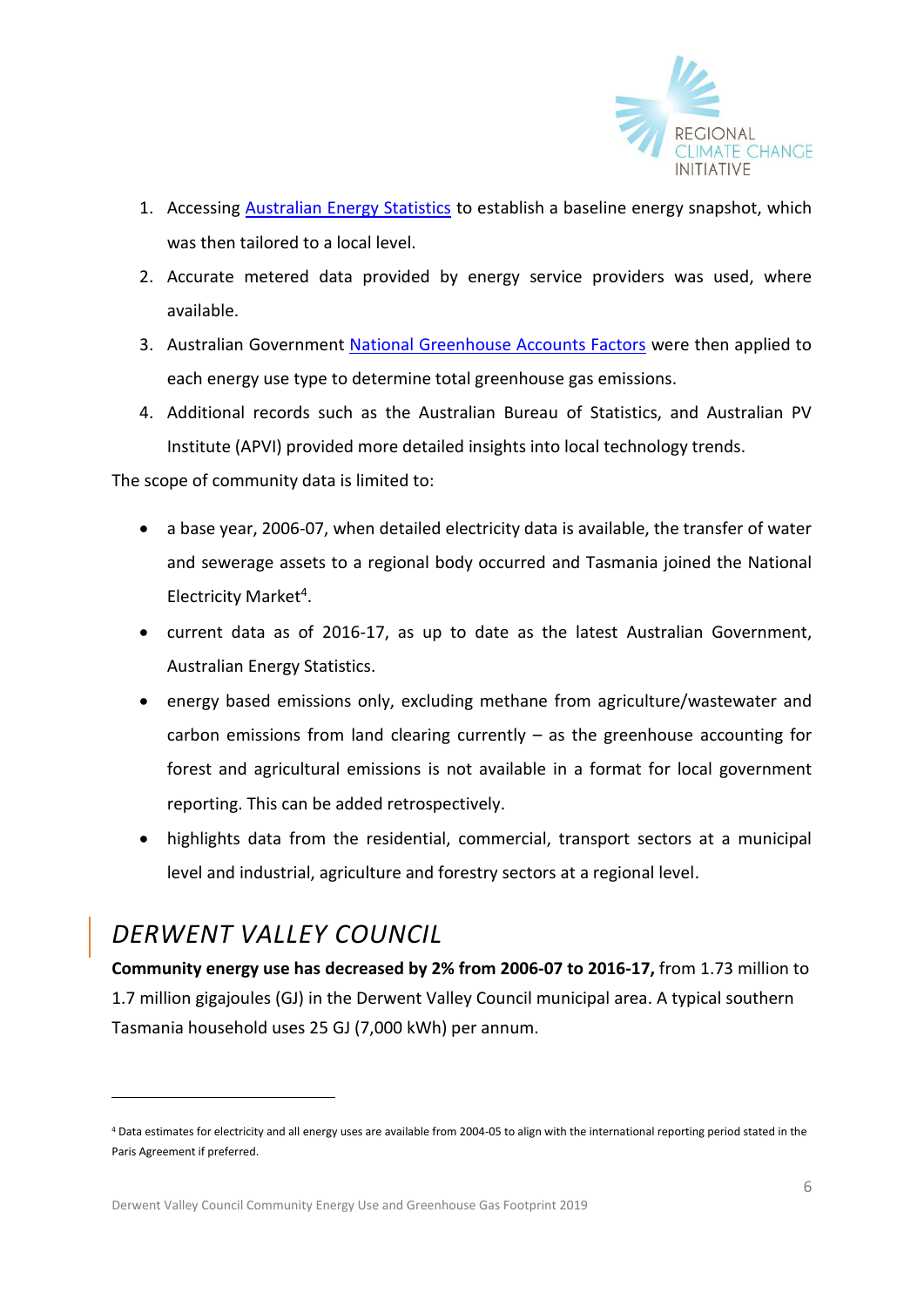

**Transport** 

Residential

Ag and Forestry

Industry Commercial

## **Community Energy Use** 2,500,000 2.000.000

*Figure 1: Derwent Valley's Municipal Area Community Energy Use.* 

loacon

1.500.000

1.000.000

500.000

0

 $\overline{G}$ 

Source: Southern Tasmanian Councils Authority, 2018. Data sources: Australian Energy Statistics, 2018, TasNetworks, 2018. NB: All energy use is presented in gigajoules (GJ) as an industry standard and a format that is easy to convert with other energy values. The TasNetworks data is sourced from legacy business systems and includes a variation between 2006/07 and 2007/08 for reasons unknown. The increase in 2012-13 is due to an increase in electricity use data provided by TasNetworks, due to additional Pay As You Go data being measured and added in that single year (with some historic data included).

Energy reductions have occurred in Derwent Valley's transport sector (-110,101GJ). Statewide trends have contributed to decreasing transport sector energy use such as price signals, greater energy efficiency measures in newer vehicles and consumer technology preferences.

Derwent Valley's industry energy use increased by the greatest amount (73,276GJ) sectors (includes manufacturing, mining and construction), followed by the agriculture and forestry (29,476GJ) and commercial (-28,921GJ) sectors.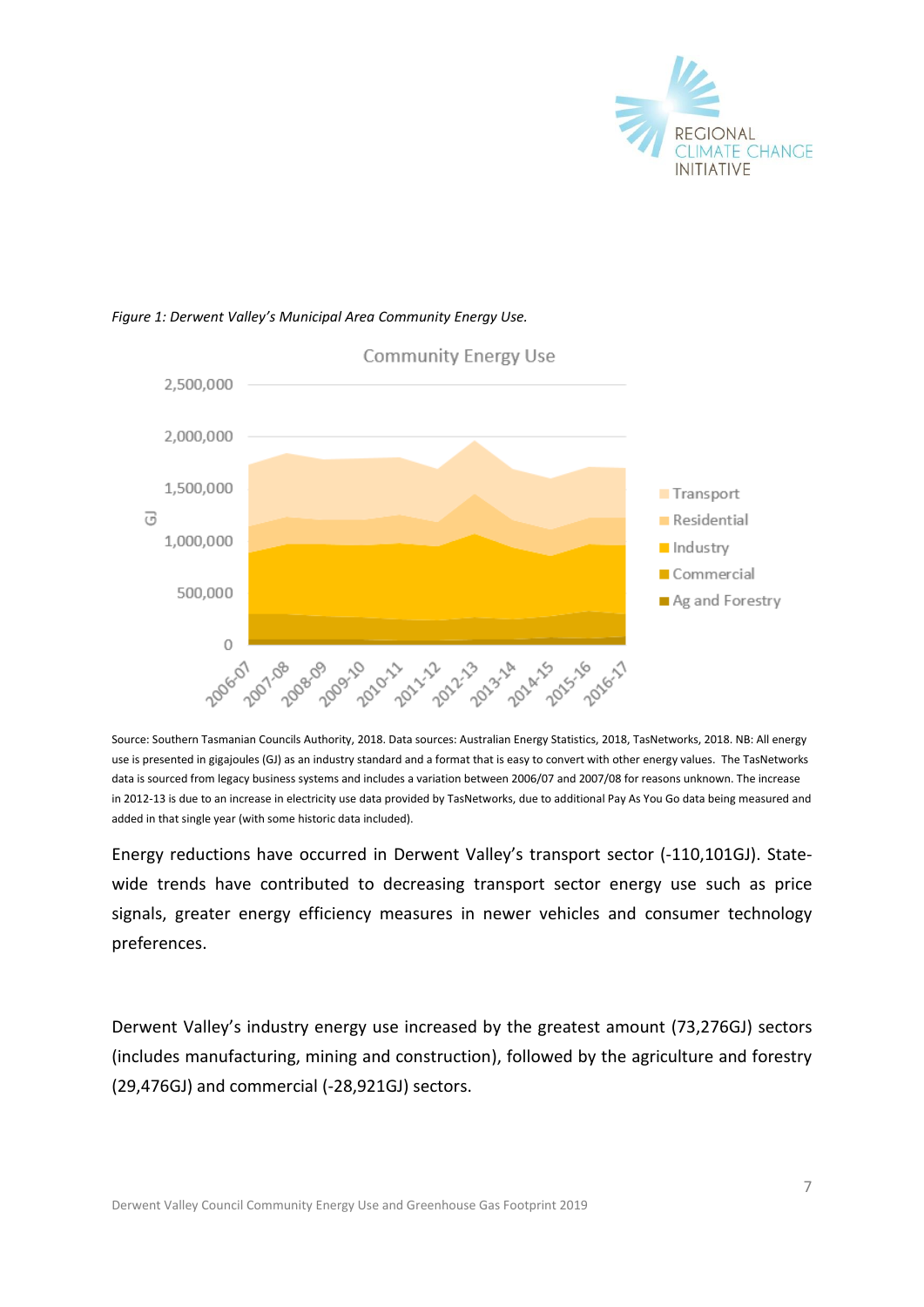

Commercial sector energy use decreases, particularly in commercial electricity use (although results have varied over the decade 2006-07 to 2016-17), contributed to an overall decrease in community energy use.

| Energy use (GJ)    | 2006-07   | 2016-17   | Growth % | Total difference between<br>2006-07 and 2016-17 |
|--------------------|-----------|-----------|----------|-------------------------------------------------|
| <b>Residential</b> | 251,810   | 255,028   | 1        | 3,218                                           |
| <b>Commercial</b>  | 242,708   | 213,787   | $-13$    | $-28,921$                                       |
| <b>Transport</b>   | 587,507   | 477,406   | $-21$    | $-110,101$                                      |
| <b>Subtotal</b>    | 1,082,024 | 946,221   | $-13$    | $-135,804$                                      |
| Industry           | 590,749   | 664,025   | 12       | 73,276                                          |
| Agriculture and    | 60,955    | 90,431    | 39       | 29,476                                          |
| Forestry           |           |           |          |                                                 |
| <b>Grand Total</b> | 1,733,728 | 1,700,677 | $-2$     | $-33,052$                                       |

*Table 1: Derwent Valley's Municipal Area Community Energy Use Gigajoules (GJ)*

Data sources: Australian Energy Statistics, 2018, TasNetworks, 2018. NB: All energy use is presented in gigajoules (GJ) as an industry standard and a format that is easy to convert with other energy values. The Midpoint method for determining growth rates is used. The Transport, Industrial and Agriculture and Forestry sectors all use State-wide data, with results indicating general trends, while the Residential and Commercial sectors are mainly derived from metered data.

Derwent Valley's industrial and transport sectors use roughly a third each of total community energy use and the greatest share of community greenhouse gas emissions.



#### *Figure 2: Derwent Valley Community Energy Use and Greenhouse Gas Emissions by Sector*

Source: Southern Tasmanian Councils Authority, 2018. Data sources: Australian Energy Statistics, 2018, TasNetworks, 2018, National Greenhouse Accounts Factors, 2016.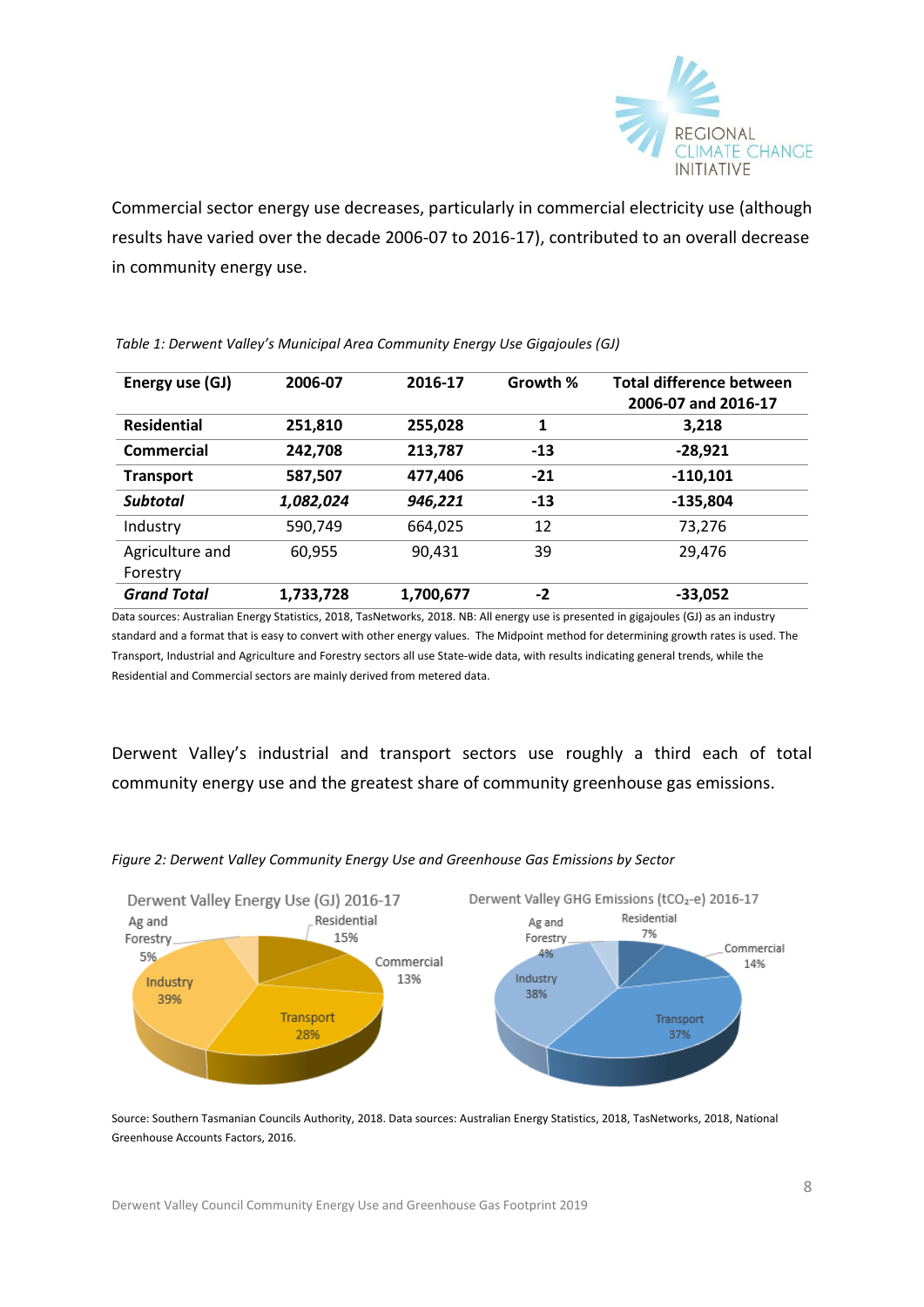

**Greenhouse gas emissions have increased by 3% from 98,117 tCO₂-e in 2006-07 to 100,617 tCO₂-e (the equivalent of 21,000 vehicles driven for one year) in 2016-17**. Increasing energy use in the industry, commercial and agriculture and forestry sectors has contributed to higher emissions, working against reductions achieved in the transport sector.

Derwent Valley's industrial sector emissions have increased by 7,122tCO<sub>2</sub>-e mainly due to an increase in the use of emissions intensive fuels in the manufacturing sector such as coke, black coal, petroluem, diesel and natural gas. These fuel use trends are mainly based on per capita Statewide results.



*Figure 3: Derwent Valley's Community Greenhouse Gas Emissions*

Source: Southern Tasmanian Councils Authority, 2018. Data sources: Australian Energy Statistics, 2018, TasNetworks, 2018, National Greenhouse Accounts Factors, 2016. NB: All greenhouse gas emissions are presented in tonnes of carbon dioxide equivalent (tCO₂e) as an industry standard and a format that is easy to convert other values.The TasNetworks data is sourced from legacy business systems and includes a variation between 2006/07 and 2007/08 for reasons unknown. The increase in 2012-13 is due to an increase in electricity use data provided by TasNetworks, due to additional Pay As You Go data being measured and added in that single year (with some historic data included).

| <b>GHG emissions tonnes of</b><br>$CO2$ equivalent (tCO <sub>2</sub> -e) | 2006-07 | 2014-15 | Growth % | Total difference between<br>2006-07 to 2014-15 |
|--------------------------------------------------------------------------|---------|---------|----------|------------------------------------------------|
| Residential                                                              | 7.304   | 9.113   | 22       | 1.809                                          |
| Commercial                                                               | 13.634  | 11.949  | $-13$    | -1.685                                         |

*Table 2: Derwent Valley's Municipal Areas Community Greenhouse Gas (GHG) Emissions*

Derwent Valley Council Community Energy Use and Greenhouse Gas Footprint 2019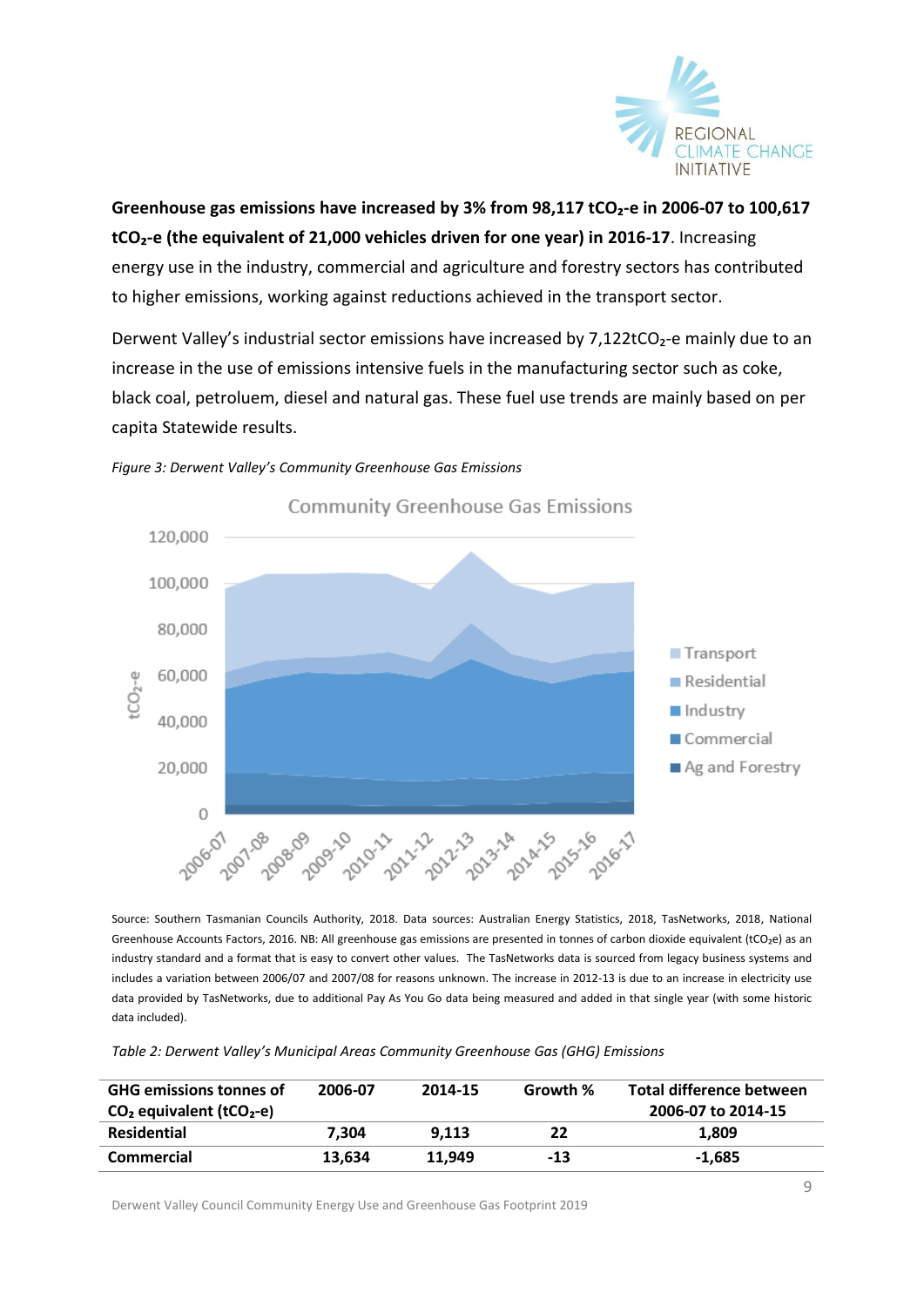

| <b>Transport</b>         | 36.132 | 29.360  | $-21$ | -6,772 |
|--------------------------|--------|---------|-------|--------|
| <b>Subtotal</b>          | 57.070 | 50,422  | $-12$ | -6.648 |
| Industry                 | 36,778 | 43.900  | 18    | 7.122  |
| Agriculture and Forestry | 4.269  | 6.295   | 38    | 2.026  |
| <b>Grand Total</b>       | 98,117 | 100,617 |       | 2,500  |

Data sources: Australian Energy Statistics, 2018, TasNetworks, 2018 and National Greenhouse Accounts, 2016. NB: Greenhouse gas emissions presented in tonnes of carbon dioxide equivalent as an industry standard. The Midpoint method for determining growth rates is used. The transport, industrial and agriculture and forestry sectors all use State-wide data, with results indicating general trends, while the residential and commercial sectors are mainly derived from metered data.

**Annual electricity use has decreased by 2%<sup>5</sup> over the last decade** from 93 to 91 million units or kilowatt hour (kWh) in 2016-17. Electricity use trends have a large impact on overall community energy use, particularly in the residential and commercial sectors where electricity use is responsible for more than half of all energy used.



*Figure 4: Derwent Valley's Municipal Area Community Total Electricity Use*

<sup>5</sup> Midpoint method has been used for growth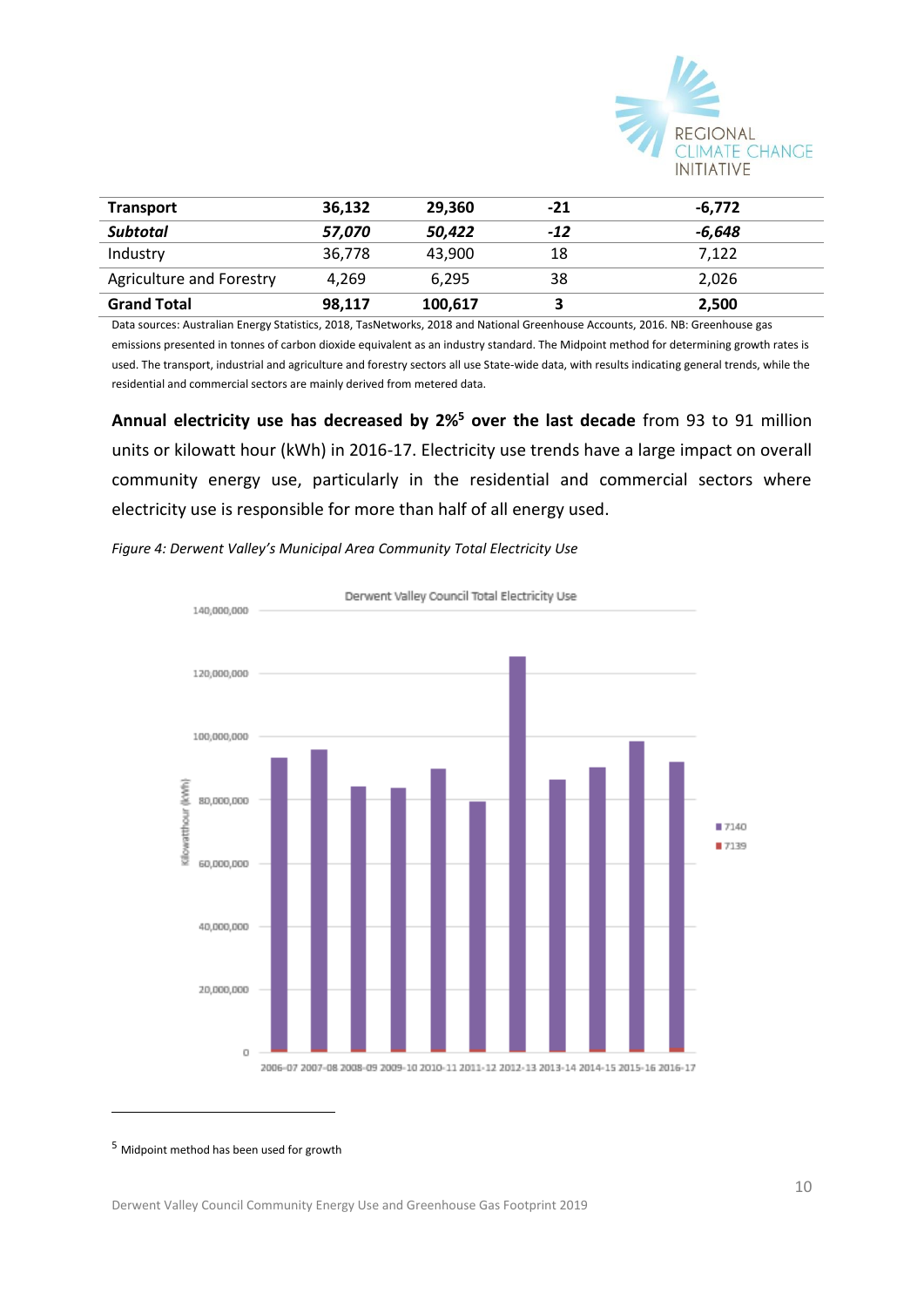

Data sources: TasNetworks, 2018. The TasNetworks data is sourced from legacy business systems and includes a variation between 2006/07 and 2007/08 for reasons unknown. The increase in 2012-13 is due to an increase in electricity use data provided by TasNetworks, due to additional Pay As You Go data being measured and added in that single year (with some historic data included).

The postcodes with a larger population have consumed more electricity and have a higher total energy consumption.

Wood use has decreased by 32% from 2006-07 to 2016-17 and represents over a third of all residential energy use.

Residential Energy Use 2016-17



*Figure 5: Derwent Valley Municipal Area Residential Energy Use*

Source: Southern Tasmanian Councils Authority, 2018. Data sources: Australian Energy Statistics, 2018, TasNetworks, 2018

More consumers are generating and using their own solar rooftop power, decreasing electricity use from the electricity grid. Over 100 rooftops use solar energy to heat hot water<sup>6</sup> in the local area. In the Derwent Valley municipal area, there are 470 solar photovoltaic (PV) systems<sup>7</sup>, which means 1-in-every-12 premises have access to solar<sup>8</sup>.

<sup>6</sup> Based on CER small scale technology data, accessed May 2018. There are shared postcodes with neighbouring councils so a conservative estimate has been used.

 $7$  Based on TasNetworks meters that generate back to the electricity grid, 2018 data.

<sup>8</sup> Total buildings based on number of meters (commercial and residential) in 2016-17, 5,861 NMIs divided by 470 renewable electricity generation NMIs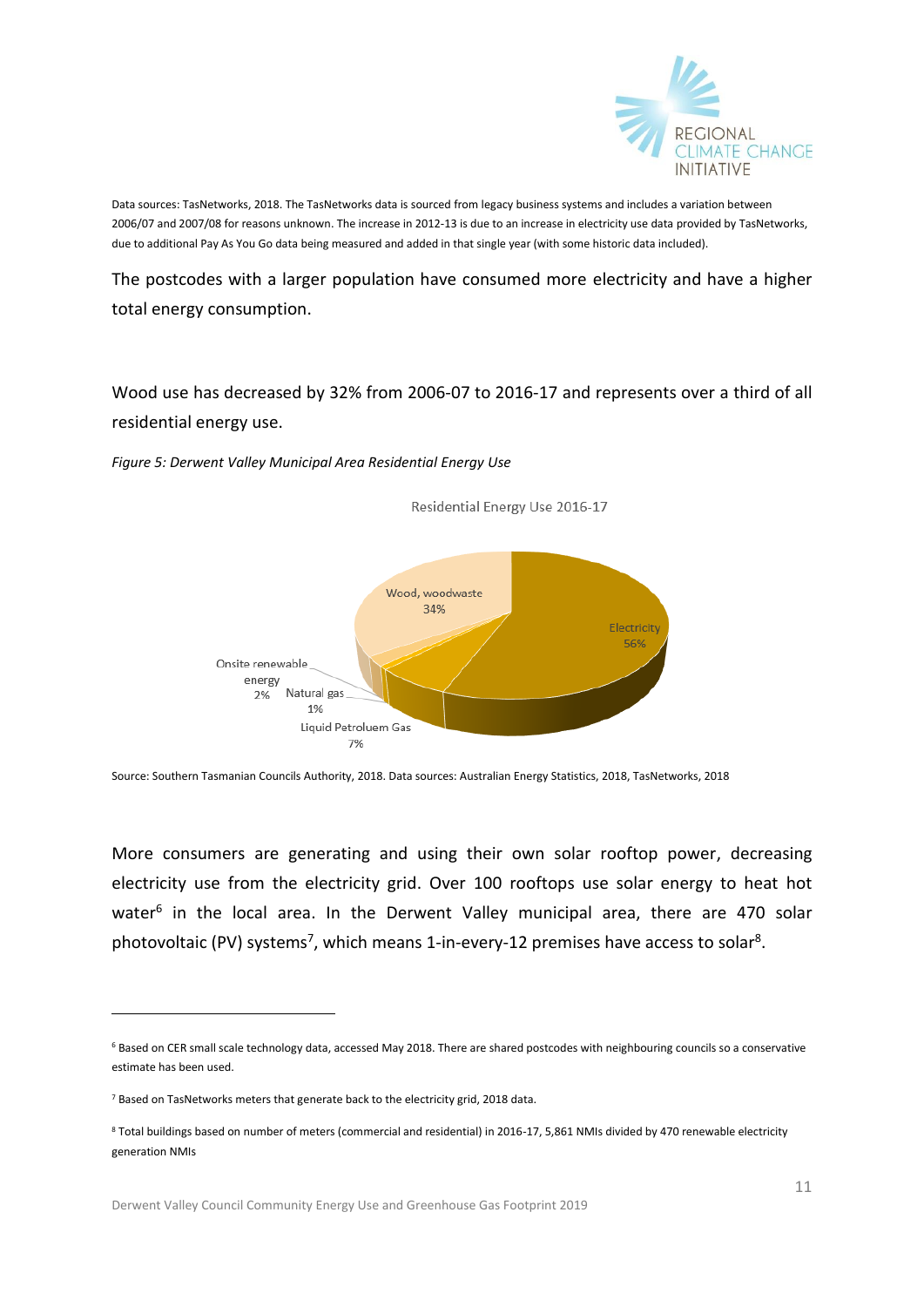

A key change in the commercial sector is the popularity of solar PV systems, which have almost doubled from 11 systems in 2013-14 to 26 systems in 2016-17.



*Figure 6: Derwent Valley Municipal Area Renewable Electricity Generation Exported Electricity* 

Source: TasNetworks, 2018. NB: Electricity use is represented as kilowatt hour (kWh). One kWh is equal to one unit on electricity bills. This includes both commercial and industrial facilities to protect the identification of facilities at a local level.

Solar PV systems are the dominant renewable energy technology in the region. Residential and commercial solar PV installations **export over 1.3 million units (kWh) of emission free**  electricity back to grid each year from the Derwent Valley municipal area<sup>9</sup>.

Postcode 7140 (Boyer, Bushy Park, Fitzgerald, Glenfern, Lawitta, Macquarie Plains, Magra, Malbina, Maydena, Molesworth, Moogara, Mt Field, Mt Lloyd, New Norfolk) have the highest number of residential solar PV systems and the highest commercial solar PV systems in the Derwent Valley municipal area.

<sup>9</sup> As of end of 2016-17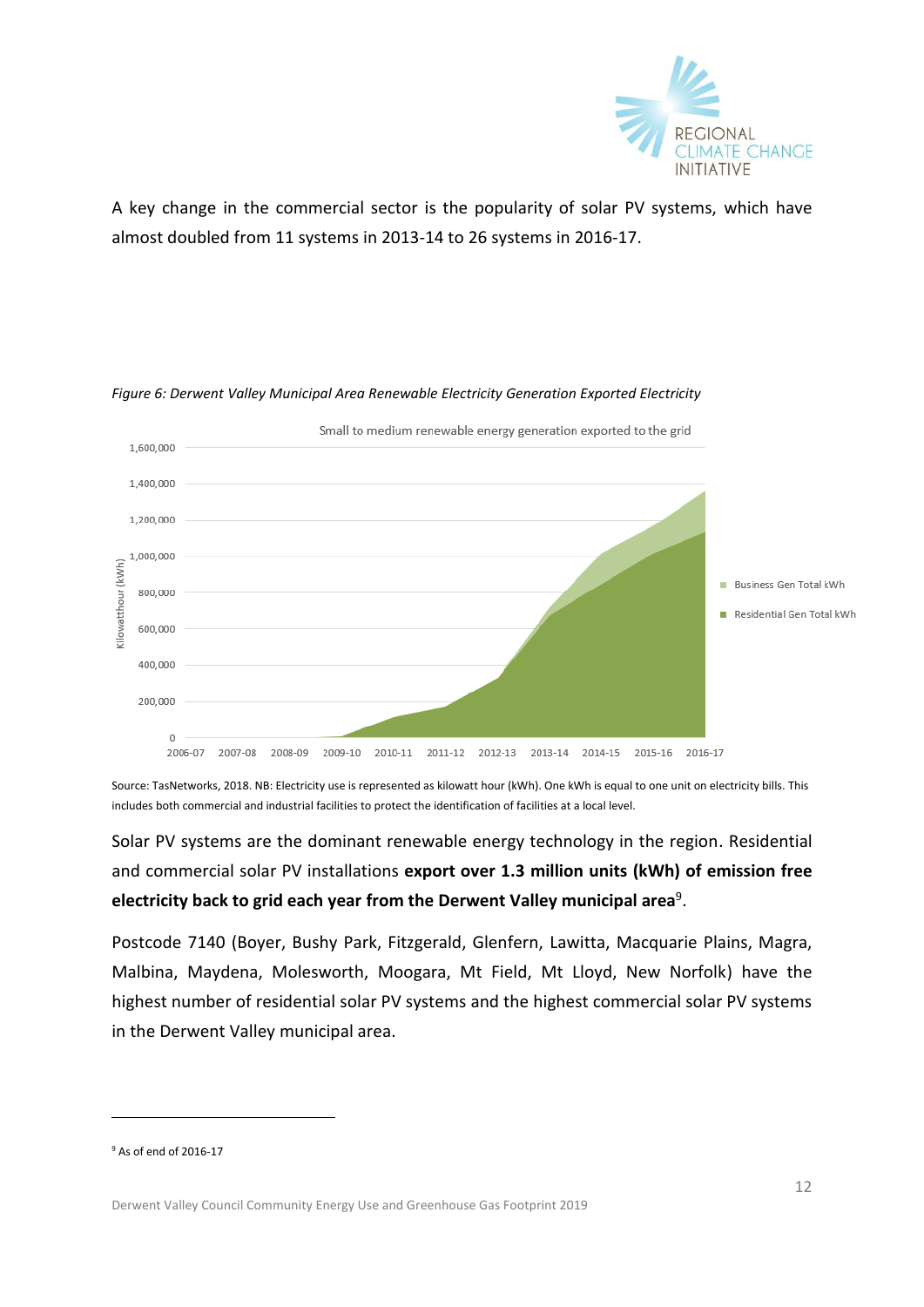

|  |  | Table 3: Derwent Valley municipal area renewable energy systems by postcode in 2016-17 |
|--|--|----------------------------------------------------------------------------------------|
|--|--|----------------------------------------------------------------------------------------|

| <b>Postcodes</b>   | <b>Business meters</b><br>(NMIs) that<br>generate<br>electricity | <b>Residential meters</b><br>(NMIs) that generate<br>electricity | <b>Total number of</b><br>meter connections<br>generating<br>electricity (NMIs) |
|--------------------|------------------------------------------------------------------|------------------------------------------------------------------|---------------------------------------------------------------------------------|
| 7139               | 0                                                                |                                                                  | O                                                                               |
| 7140               | 26                                                               | 443                                                              | 469                                                                             |
| <b>Grand Total</b> | 26                                                               | 443                                                              | 469                                                                             |

Data sources: TasNetworks, 2018

Overall, residential electricity use has increased by 28% over the last decade, from 2006-07 to 2016-17. Total residential electricity consumption has levelled out over the last four years, despite 400 new residential connections from 2013-4 to 2016-17. This follows a period of higher electricity consumption variability, from 2006-07 to 2012-13.

*Figure 7: Derwent Valley's Municipal Area Residential Electricity Use.* 



Source: Southern Tasmanian Councils Authority, 2018. Data sources: TasNetworks, 2018. NB: Electricity use is represented as kilowatt hour (kWh). One kWh is equal to one unit on electricity bills. This includes both commercial and industrial facilities to protect the identification of facilities at a local level*.* The TasNetworks data is sourced from legacy business systems and includes a variation between 2006/07 and 2007/08 for reasons unknown. The increase in 2012-13 is due to an increase in electricity use data provided by TasNetworks, due to additional Pay As You Go data being measured and added in that single year (with some historic data included).

Total residential electricity use decreases from 2013-14 to 2015-16 are influenced by factors such as price signals, the implementation of the carbon price (2012 to 2015) and increasing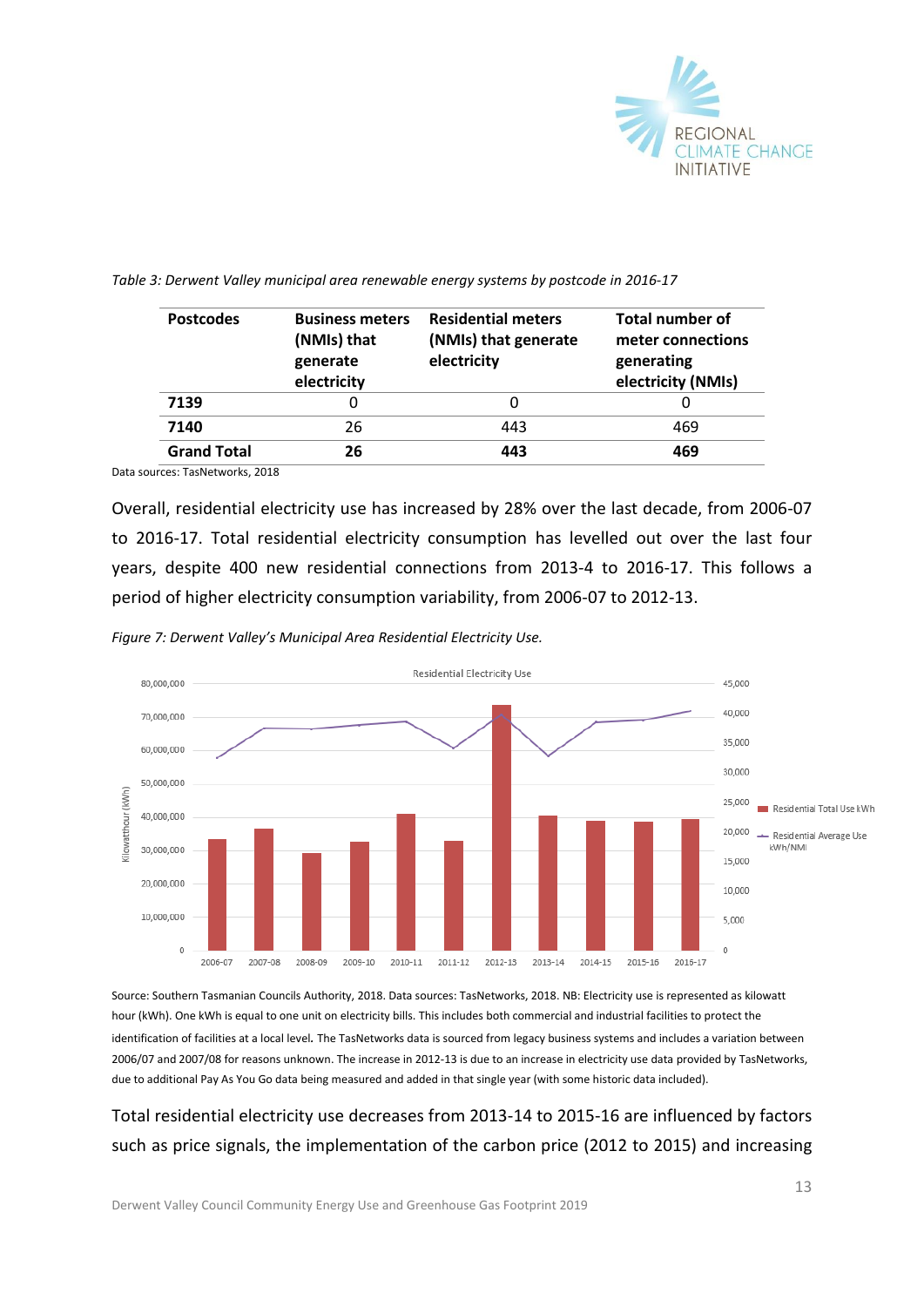

electricity costs, as well as the use of more energy efficient appliances and materials through government programs. These drivers increase consumer awareness of energy costs and energy actions to drive energy savings in commercial premises and the home.

**Total commercial annual electricity use has decreased** from 59 million to 52 million units (kWh) over the decade 2016-07 to 2016-17. Average electricity use per meter and total electricity consumption increased in the commercial sector over the last six years, from 2011-12 to 2016-17.

New commercial sector meter connections reached a peak in 2011-12 and then decreased to 2016-17, to be less than 2006-07 levels.



*Figure 8: Derwent Valley's Municipal Area Commercial Electricity Use*

Source: Southern Tasmanian Councils Authority, 2018. Data sources: TasNetworks, 2018. NB: Electricity use is represented as kilowatt hour (kWh). One kWh is equal to one unit on electricity bills. This includes both commercial and industrial facilities to protect the identification of facilities at a local level.

**A key change in the transport sector has been the turnaround from increasing energy use to a decreasing trend over the last decade (2006-07 to 2016-17)**. Transport energy use has decreased by 21% from 2006-07 to 2014-15, as a result, greenhouse gas emissions have reduced by 21% for the same period.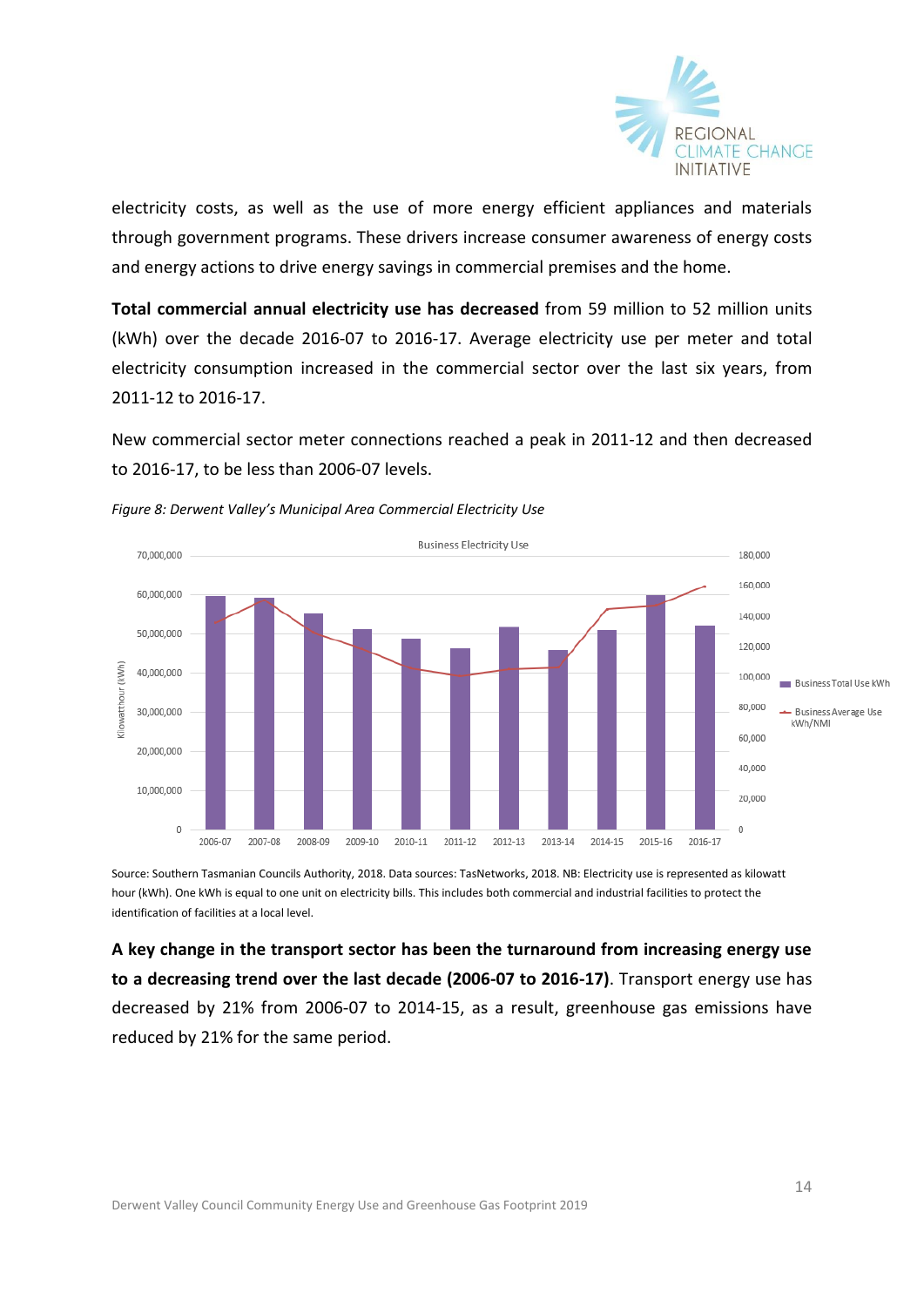



#### *Figure 9: Derwent Valley Municipal Area Transport Energy Use.*

Source: Southern Tasmanian Councils Authority, 2018. Data sources: Australian Energy Statistics 2017, TasNetworks, 2018.

Passenger vehicle petrol and diesel fuel use are the primary source of energy use and greenhouse gas emissions in the transport sector $^{10}$ .

The main technology shift occurring is a consumer preference for diesel light vehicles over petrol light vehicles, as shown by an increase of 251 diesel vehicles versus an increase of 21 petrol vehicles between 2015 to 2016. Three electric vehicles registered in the area from 2013 to 2015.

*Figure 10: Derwent Valley Municipal Area Motor Vehicle Registrations*

 $10$  Road transport is the largest energy user and ABS motor vehicle registrations (Table 12) indicate predominantly 65% passenger vehicles and 30% light commercial vehicles in Derwent Valley, Regional Statistics by LGA 2016, Annual (2010-11 to 2015-16)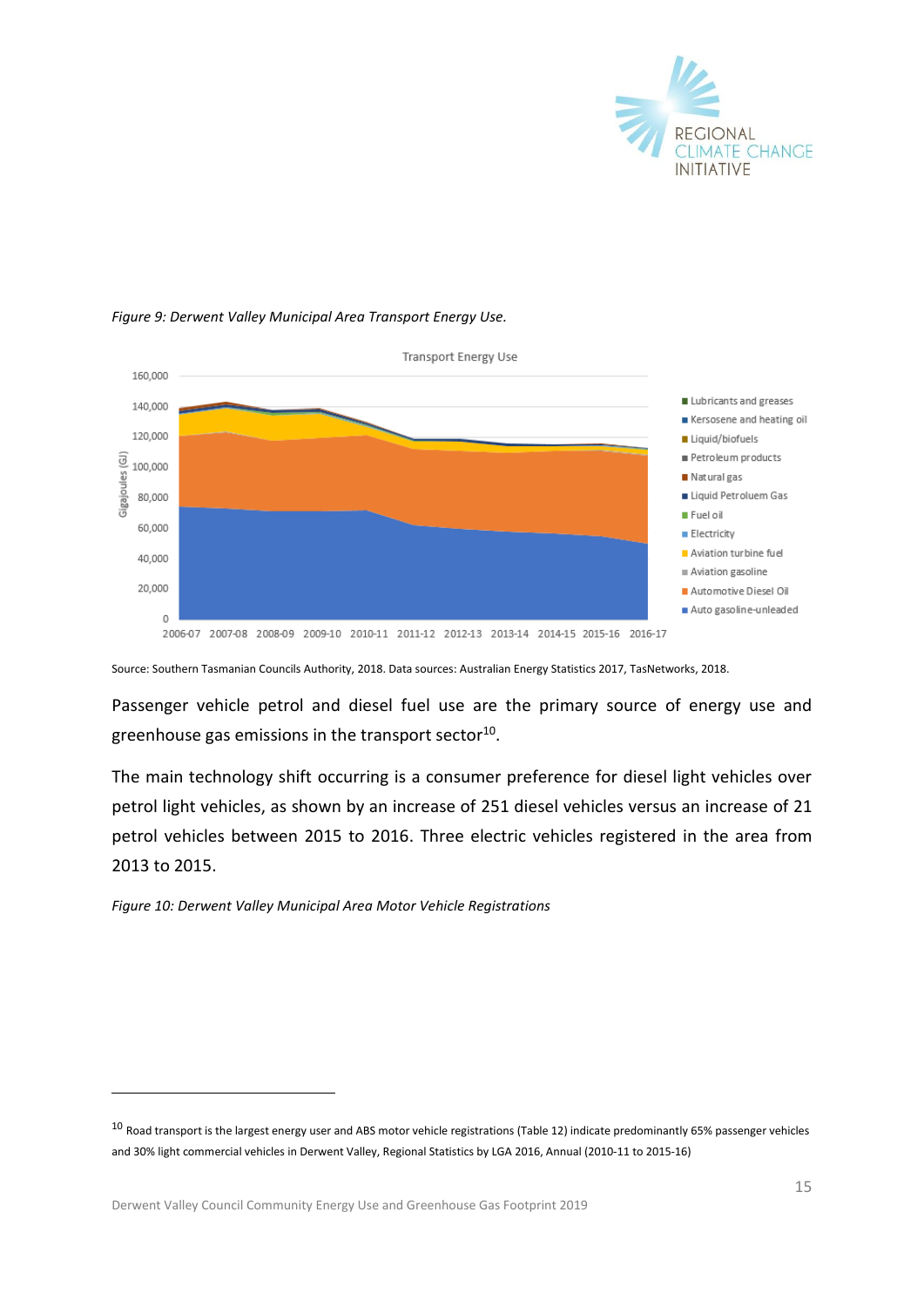



New Norfolk - Registered Motor Vehicles

Source: Southern Tasmanian Councils Authority, 2018. Data source: Australian Bureau of Statistics, 2016.

One of the challenges in Derwent Valley's community profile is the high percentage of older (over 10 years), more emissions intensive vehicles and relatively low use of newer vehicles (less than 5 years), which are generally more fuel efficient $11$ .

*Figure 11: Derwent Valley's Municipal Area Motor Vehicle Registrations – Year of Manufacture*

**.** 

<sup>&</sup>lt;sup>11</sup> Depending on the make and model of vehicle.